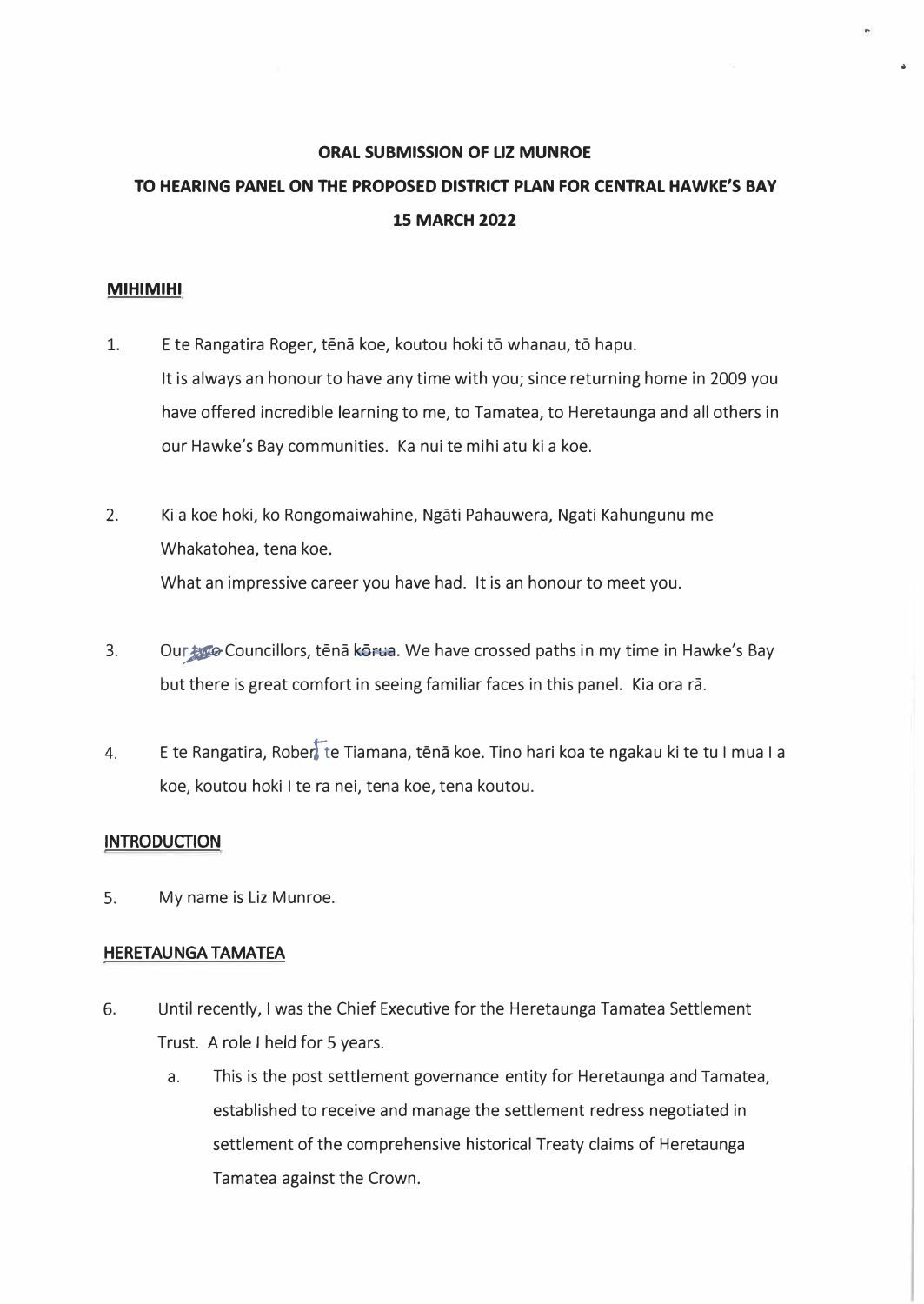- Prior to that I was the Chief Negotiator for the claim and the project manager  $b.$ from 2009 of He Toa Takitini. This was the group mandated to negotiated the settlement of the historical grievances of Heretaunga Tamatea.
- $\mathsf{C}$ . \$105 million in cash plus \$9.5 million accumulated rentals from the Kaweka and Gwavas Crown forest licensed lands.
- d. 23 marae:
	- i. 14 in Heretaunga; and
	- ii. 9 in Central Hawke's Bay.
- e. From the Settlement each marae receives \$1 million.

# **CURRENT ROLE**

Current role Chief Executive for Mana Ahuriri Trust, the neighbouring group of f. hapū of Ahuriri, who had their 3rd Reading on 7 December 2022 and received their settlement redress on 3rd March 2022 - \$19.5 million, significant cultural redress and commercial opportunities second to none.

#### **HBRPC**

Past three years I have held the Co-Chair and Deputy Co Chair role in the HB g. Regional Planning Committee. A joint committee of Council, comprising all 9 iwi within the Hawke's Bay region; this was redress negotiated in the Pahauwera and Maungaharuru Tangitu negotiations. Whilst the Terms of Reference were quite restricting, the major objective of the Maori members was to develop the Treaty partner relationships and it was going quite well, along with the influence of the Maori Standing Committee, the first committee of Council set in 1990"s.

This has been my current life.

# IN THE PAST

Legal Background: I graduated in 1986 from Victoria University with a law h. degree. Practiced with various firms. I continue to hold a current practising certificate.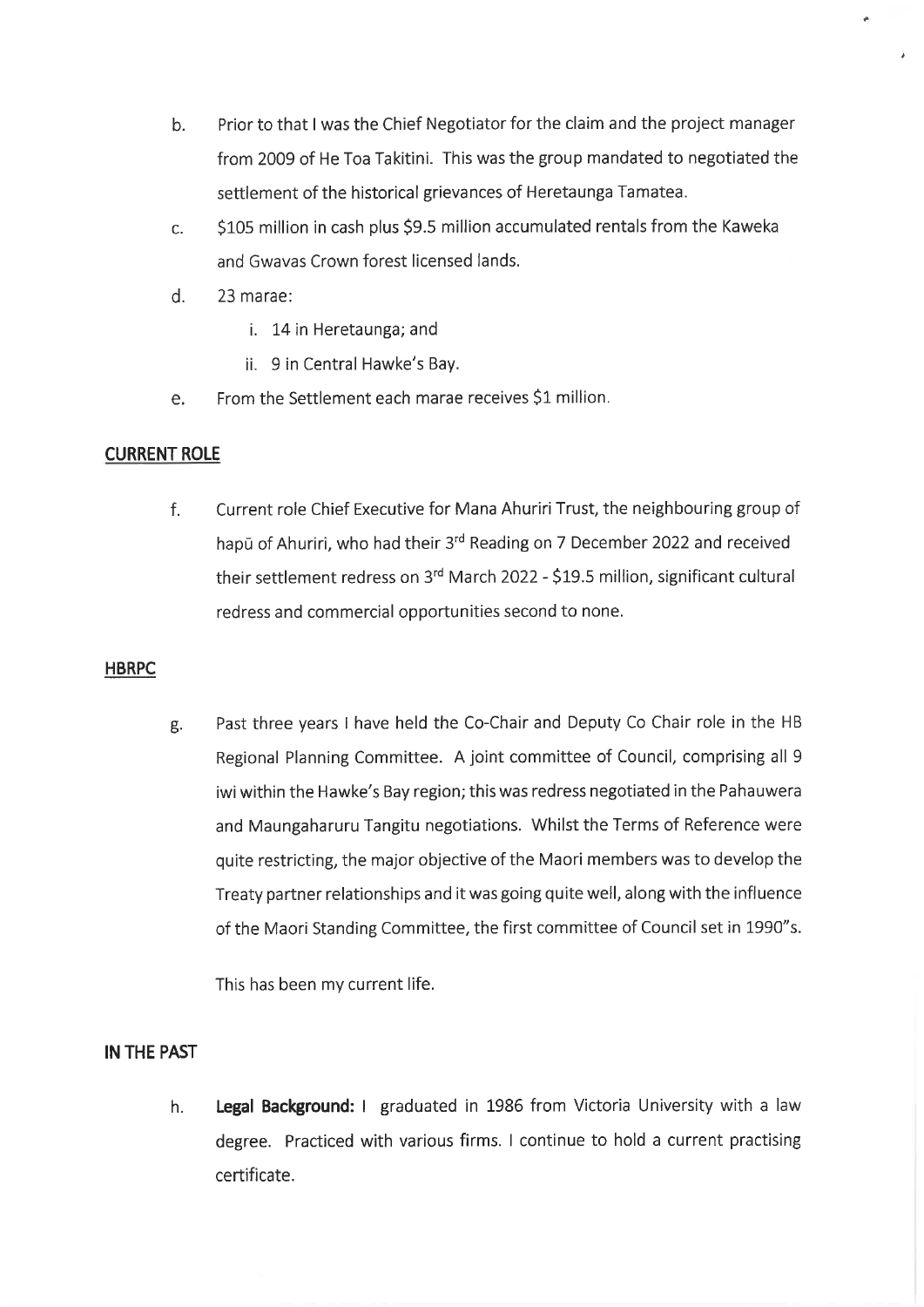4 years in local government 1991 to 1995 - when the Resource Management  $\mathbf{i}$ . Act was new, advising Waitakere and Wellington City Councils on the Maori provisions within the legislation. I recall pulling together an analysis of all the Councils that established a Maori advisory committee. HB Regional was the first Maori Standing Committee.

# OFFICE OF TREATY SETTLEMENTS

- Then went into the Office of Treaty Settlements.  $\mathbf{i}$ .
- I worked with the late Sir Michael Cullen on the Waikato River Co-Governance  $\mathsf{k}$ . framework, involving Waikato Tainui, Raukawa, Te Arawa and Tuwharetoa. I completed the Maniapoto negotiation advising Maniapoto directly.

# **MANDATE FOR STANDING HERE**

- $\mathsf{L}$ My mandate for standing here is all of that but more importantly:
	- I whakapapa to Ngati Ngarengare, hapū with Houngarea Marae in  $\mathbf{i}$ . PakiPaki;
	- ii. Direct descendant of Puhara Hawaikirangi, Chief of Pa Kowhai
	- He fought alongside Te Hapuku iii.
	- His son was Urupene Puhara, who was involved in the land sales with Te iv. Hapuku in the mid 1850s.
	- He was betrothed to Marata Tukino Te HeuHeu from Tuwharetoa to V. restore peace between Kahungunu and Tuwharetoa
	- vi. Their son was Waimarama Puhara, a exponent in the taiaha but also Kaikorero for Ngati Kahungunu. He supported Princess Te Puea of Waikato when she was awarded the CBE.
	- When my mother was a child, Waimarama gave her to the RukiRuki vii. whanau of Tapairu because that couple lost their child from the Spanish flu.
	- We inherited all the land interests of Tame Kaninamu Rukiruki, including viii. Tapairu and Whatarakai, amongst others.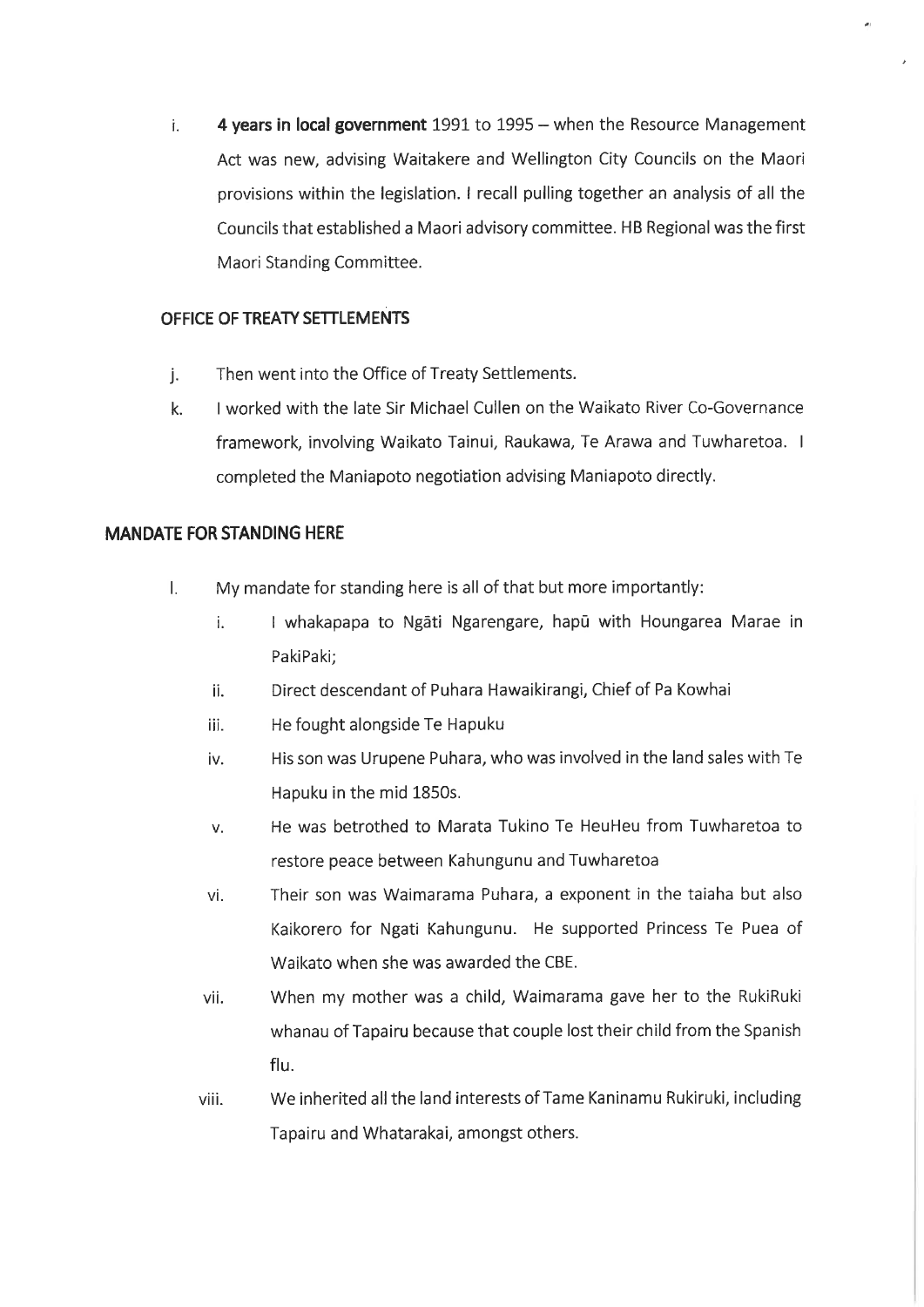My mother, my whangai grandparents, my brother and cousins are ix. buried at Tapairu Cemetery and that is likely to be my final resting place.

It is from that mandate that I feel extremely proud to be standing here making this submission to you today. I'm pressured and privileged with so much riding on it in my mind. I am speaking for my people of Tapairu.

### **HIGHLIGHTS**

- $7<sub>1</sub>$ I want to make some highlights from my submission:
- CHBDC are to be applauded for Policy 5, NFL. It is forward thinking and future proofing. 8.
- Tamatea supported water storage when being mooted in 2014. 9.
	- The Agreement In Principle made provision for \$20 million to be advanced to a. enable Tamatea to invest in the water storage scheme. It was not easy to gain Crown support but we did and before any agreement had been reached on the quantum of the claim.
	- $b.$ Clause 6.4 says: Upon the signing of the agreement in principle, the Crown agrees...to make available...
		- i. \$20 million which He Toa Takitini intends to use to invest in the Ruataniwha Water Storage Schene
		- ii. Subject to ratification of the governance entity and signing of a Deed on Account.
		- iii. And we secured the conditions.
		- iv. Important to note the RWSS did not fail for environmental concerns. It was the Ministers decision in relation to the 22 hectares of Conservation lands.
		- v. The resource consents remain live till 2024 2025 please note the correction
		- vi. The land ought to have been made available to Heretaunga Tamatea as settlement redress and remains a discussion with the Conservation Minister.
		- vii. It is still a possibility and it is my submission that the proposed District Plan should do all it can to facilitate water storage.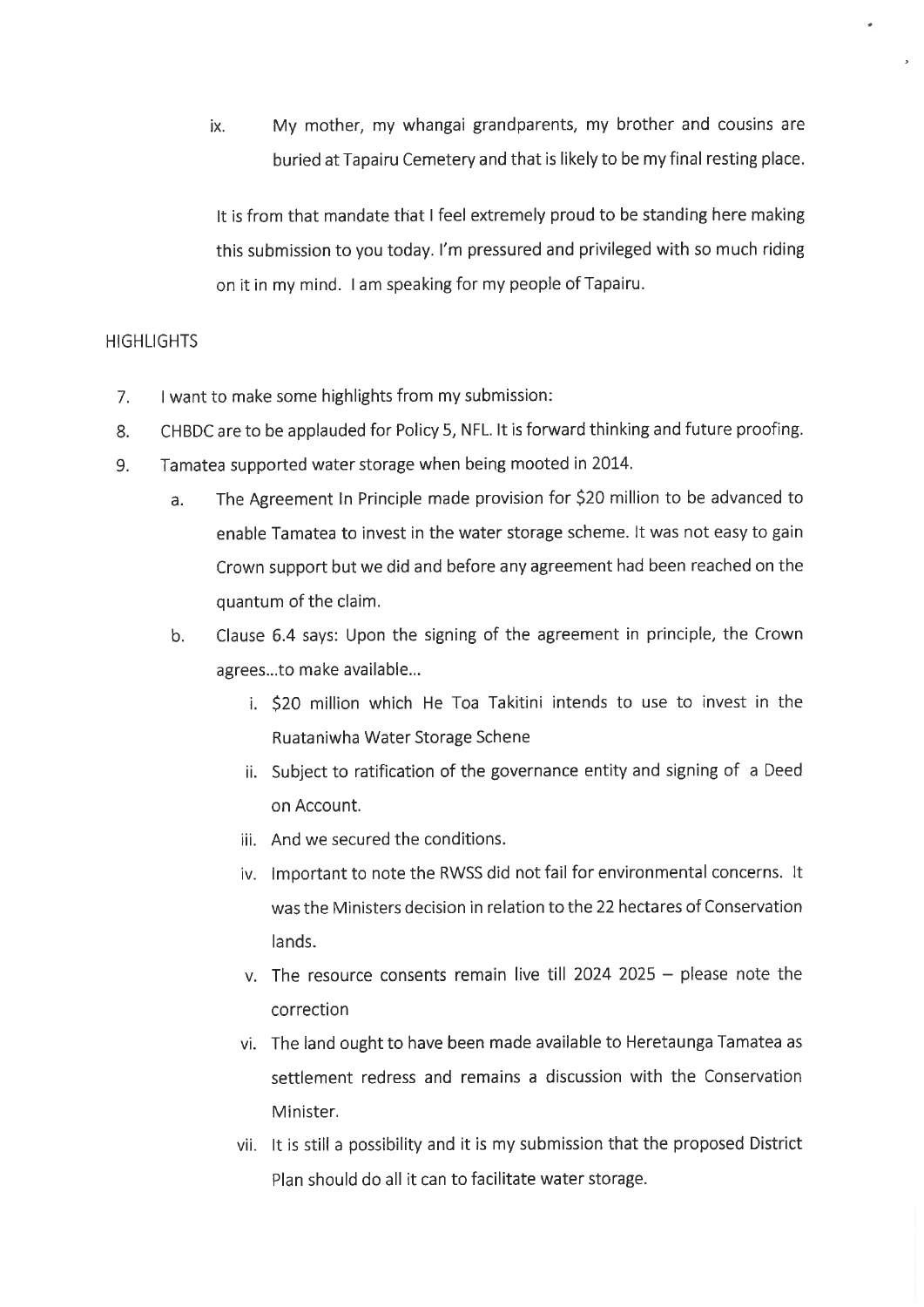- viii. There was no denying the environmental effects but I understand \$10 million was set aside to mitigate these effects.
	- ix. Climate change and lack of water are big issues for Central Hawke's Bay and whilst augmentation might provide some solution, there need to be others provided for.
	- x. Decision overturning the availability of the conservation land was a major setback for Maori of Heretaunga and Tamatea entering economic development within Central Hawke's Bay in my view.
- xi. While the option is available it must be enabled.
- xii. We are in a post settlement environment and Maori are late to be entering. There is undeveloped Maori land in Hawke's bay with no access to water takes. That alone is preventing Maori from economic development.
- xiii. All planning document need to recognise and provide for the postsettlement environment and facilitate the entry of Maori into the economic development of the region.
- xiv. We're not there simply to be consulted with, or sing a waiata or karakia.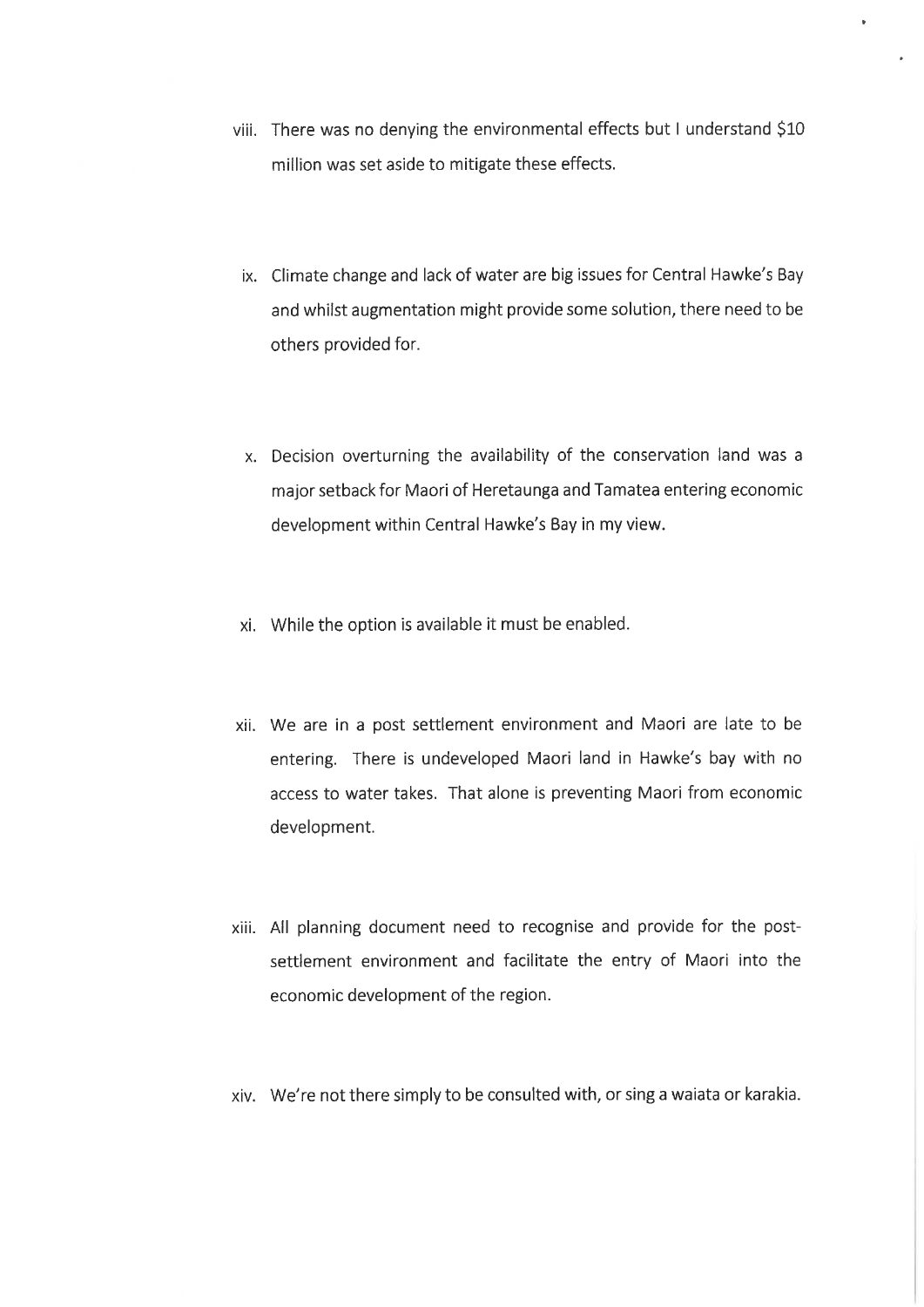xv. There are significant dollars available now.

## FOREST & BIRD SUBMISSION

I want to make comment on the submission of Forest & Bird and their statement in  $10.$ relation to Te Mana o Te Wai and the National Policy Statement on freshwater management 2020.

ä

- 11. First of all, they did not consult with the Heretaunga Tamatea Settlement Trust in my time, let alone Tapairu.
- $12.$ The submission also does not say why water storage is inconsistent with Te Mana o te Wai.
- 13. Te Mana o Te Wai is a mater for local definition by the local hapū.
- Sections 6(e), 7(a) and 8 of the Resource Management Act are for the hapu enabling 14. hapü to enter the debate and definition.

ò.

- 15. Maori values have been quoted and used to prevent development but what happens when we want that development.
- 16. This is not theory.
- 17. Climate change and water issues in Hawkes Bay are real issues.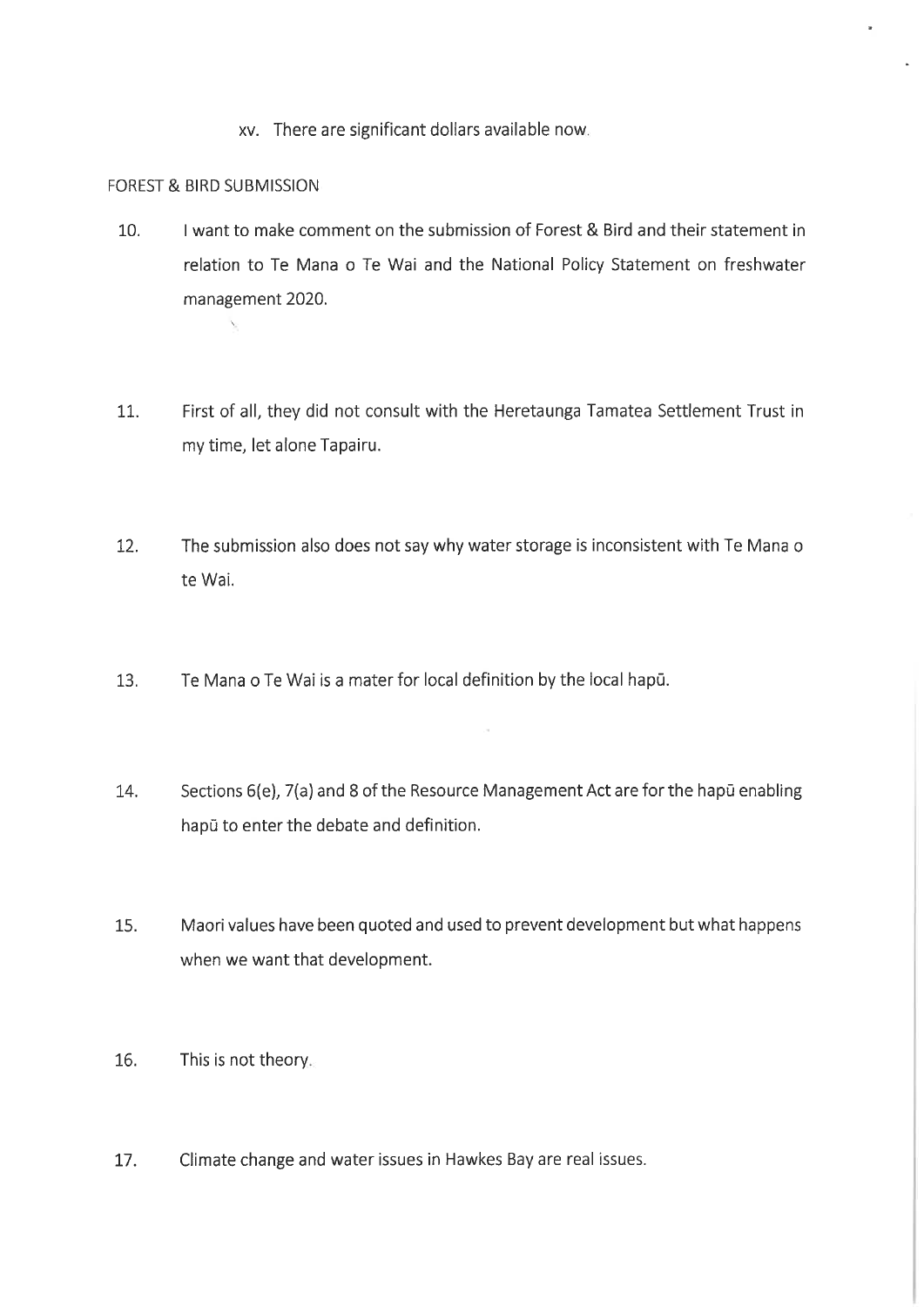- 18. The idea of a large water body on the Ruataniwha plains is not new. That was the Ruataniwha lake, which dissipated into the Waipawa and Tukituki Rivers, following an earthquake, myth show.
- 19. Maori are also pragmatic. History shows this. We recognised the value of pakeha settlement and made land available, yet land is a taonga.
- 20. The same goes with water storage. A large water body on the Mäkaroro will develop its own mana and mauri, as will the associated hapū that make this happen.
- $21.$ This brings me to the weight of a submission from hapū. There is something fundamentally wrong where submissions of environmental groups are given more weight than the tangata whenua or kaitiaki.
- $22.$ In the same way developers, local authorities and others are required to consult with tangata whenua and hapū, so too must the environmental groups. It is the right thing to d
	- Relies on King Salmon, to the effect that can't rely on overall broad judgment to overcome directive higher order instrument. Fine as far as it goes, but she doesn't identify any relevant higher order direction;
	- To the extent that she refers to general directions in the NPSFM, she has no evidence to identify how/ why water storage is inconsistent eg to te mana o te wai (presumably something presumably Tamatea could talk much more authoritatively about than a pakeha lawyer from Forest and Bird). Doesn't address the positive contribution to freshwater values RWSS (or whatever you are now calling it) would have on those values through augmentation of summer low flows and periodic flushing flows.
	- To the extent that she relies on section 6 directives, doesn't acknowledge King Salmon statement at [149] that: